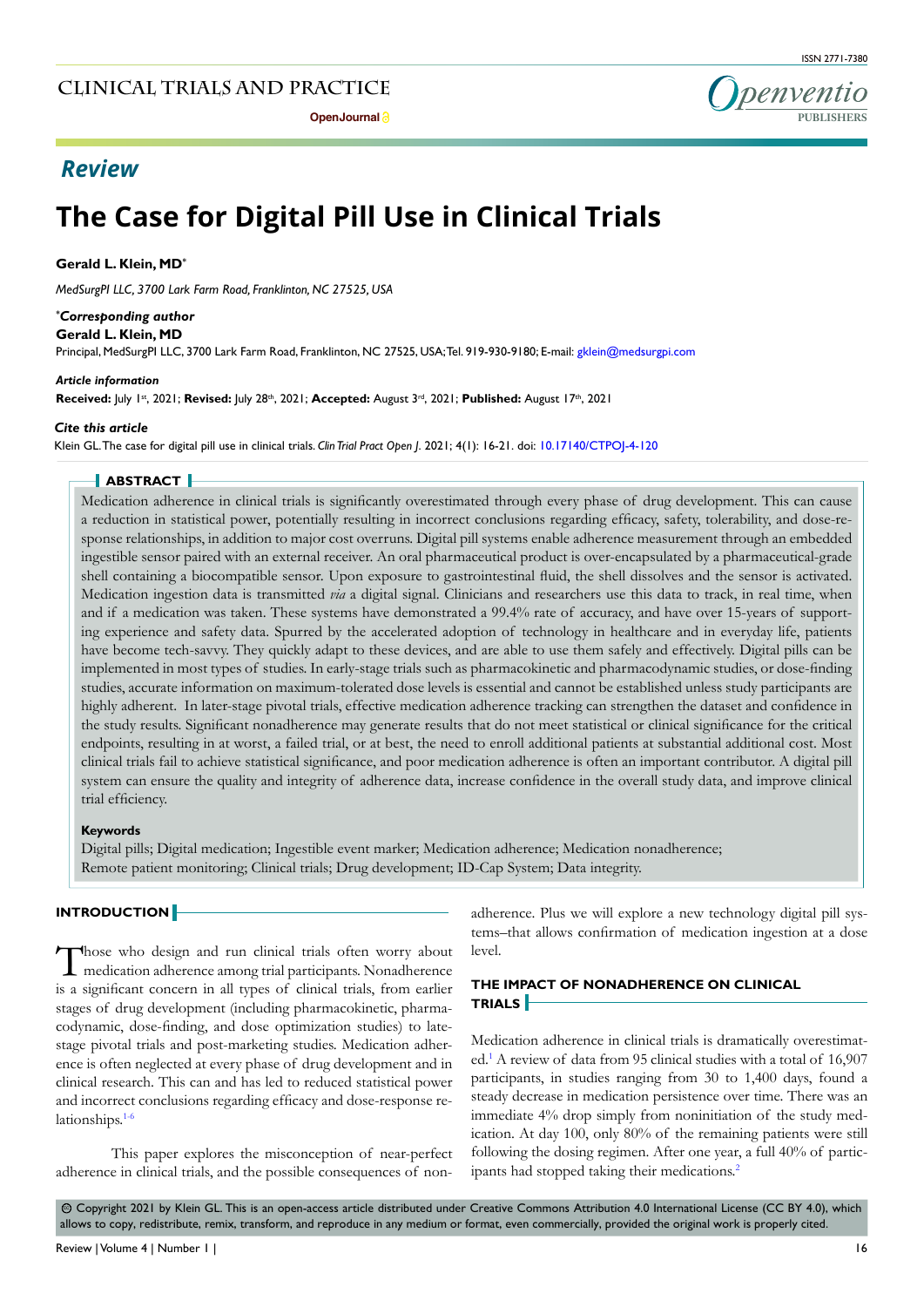

Lack of persistence is one component of nonadherence and accounts for the largest share of patient drop-off in clinical studies. Another facet of nonadherence is improper execution, which may manifest as deviations from the prescribed dosing regimen or interruptions in therapy due to a variety of factors including, memory lapses, gaps in understanding, drug holidays, adverse events, etc.<sup>[2](#page-4-1)</sup> These frequently occur in clinical studies, just as they do in clinical practice. In the same study referenced above, on day 100, 12% of patients who qualified as persistent failed to take their medication as instructed.<sup>2</sup> These failures of execution impact treatment effectiveness and may further contribute to permanent discontinuation of the study drug by the patient. Taken together, lack of persistence and nonexecution of the dosing regimen can negatively affect study results by increasing data variability[.2](#page-4-1)

# **THE OUTSIZED INFLUENCE OF ADHERENCE ON CLINICAL TRIAL COSTS**

The cost of enrolling patients is an important (and expensive) line item in clinical trial operational budgets. In a 2014 survey, per-patient enrollment costs were estimated at \$15,700 in Phase 1 clinical studies and \$26,000 in Phase 3 and 4 clinical studies.<sup>[7](#page-5-0)</sup>

In a 2017 publication, author Moe Alsumidaie estimates that 56% more patients would be needed in a clinical trial to maintain statistical power with a 40% nonadherence rate, and presents the costs of enrolling the additional patients needed. He also estimates the savings realized for each 1% improvement in adherence (Table 1).<sup>7</sup> It is striking to note the savings, especially in Phase 3 and 4 trials, with such a small percentage improvement in adherence.

Certainly, adherence missteps can increase the risk of type I and type II errors, and can negatively impact understand-ing of both the efficacy and the toxicity of a given therapeutic.<sup>[1-6](#page-4-0)</sup> In the process of clinical drug development, unnecessary delays and stalled programs are expensive mistakes for a sponsor. Yes, there are the operational costs associated with timeline slippage, but there is also the opportunity cost associated with lost market revenue, which can be millions of dollars per day in the case of blockbuster drugs.<sup>[3](#page-4-2)</sup>

Digital pills are a solution to the nonadherence predicament. There is a wealth of evidence supporting use of digital pills in clinical trials, and recent advances in device reliability and patient acceptability maximize the benefits of tracking adherence while simultaneously easing the implementation effort. The quality and

integrity of accurate adherence data and reduction in data variability will pay dividends in the long run.

# **WHAT IS A "DIGITAL PILL"?**

Digital pill systems are ingestible event markers that enable adherence measurement through an embedded ingestible sensor paired with an external receiver. Oral medications are over-encapsulated by a pharmaceutical-grade capsule shell that contains the biocompatible sensor; upon entering the stomach, the capsule shell dissolves and the sensor is activated by exposure to the gastrointestinal fluid. A digital signal transmits medication ingestion data in real time.[8,9](#page-5-1) A wearable device picks up the signal and transmits the information for use by the clinician and researcher.

The process of implementing a digital pill is identical to the process of over-encapsulating an active study drug or a placebo product for blinding purposes, except that the capsule also contains an ingestible sensor. In bioequivalence studies and dissolution tests, digital pills were found to be equivalent to native drug formulations and met United States Pharmacopeia (USP) guidelines for dissolution.[8](#page-5-1) Digital pills have also shown long-term stability when stored in real-world conditions during long-term use.<sup>9</sup>

Fifteen-years of experience and safety data support the use of digital pills, with over 140,000 ingestions recorded in more than 1,000 patients who have used these devices safely and effectively.[10](#page-5-3) Digital pill systems have demonstrated a high rate of accuracy, with one study showing 99.4% adherence (2,807 ingestions detected/2,824 ingestions prescribed) in kidney transplant patients.[11](#page-5-4)

Patients can quickly learn to use such devices and readily accept them. In a recent usability study, patient users were able to effectively and safely use the system as intended; in qualitative assessments, they concluded that the device was easy to use and had potential to be a valuable tool for helping to manage their medications.[12](#page-5-5) In a study examining opioid use patterns, a 90% positive experience using a digital pill system was reported.<sup>[13](#page-5-6)</sup>

### **WHAT TYPE OF DIGITAL PILL SYSTEMS ARE AVAILABLE NOW?**

There are two digital pill systems that have been cleared for marketing by the Food and Drug Administration (FDA) as ingestible event markers. Otsuka Pharmaceutical Co., Ltd. (Tokyo, Japan) collaborated with Proteus Digital Health on the development and

| Trial<br><b>Phase</b> | Average # Patients per<br><b>Trial, 2014</b> | <b>Average Cost of</b><br><b>Enrolling One</b><br><b>Patient</b> | <b>Estimated Average Additional Patients</b><br><b>Needed to Maintain Statistical Power</b><br>at 40% Nonadherence | <b>Estimated Cost of Enrolling</b><br><b>Additional Patients Needed</b><br>due to 40% Nonadherence* | <b>Average Savings per</b><br>1% Improvement in<br>Adherence* |
|-----------------------|----------------------------------------------|------------------------------------------------------------------|--------------------------------------------------------------------------------------------------------------------|-----------------------------------------------------------------------------------------------------|---------------------------------------------------------------|
| Phase I               | 75                                           | \$15,700                                                         | 42                                                                                                                 | \$655,475                                                                                           | \$19,036                                                      |
| Phase 2               | 203                                          | \$19,300                                                         | 113                                                                                                                | \$2.171.250                                                                                         | \$50,904                                                      |
| Phase 3               | 828                                          | \$26,000                                                         | 460                                                                                                                | \$11,960,000                                                                                        | \$335.725                                                     |
| Phase 4               | 422                                          | \$26,000                                                         | 234                                                                                                                | \$6,093,750                                                                                         | \$167,050                                                     |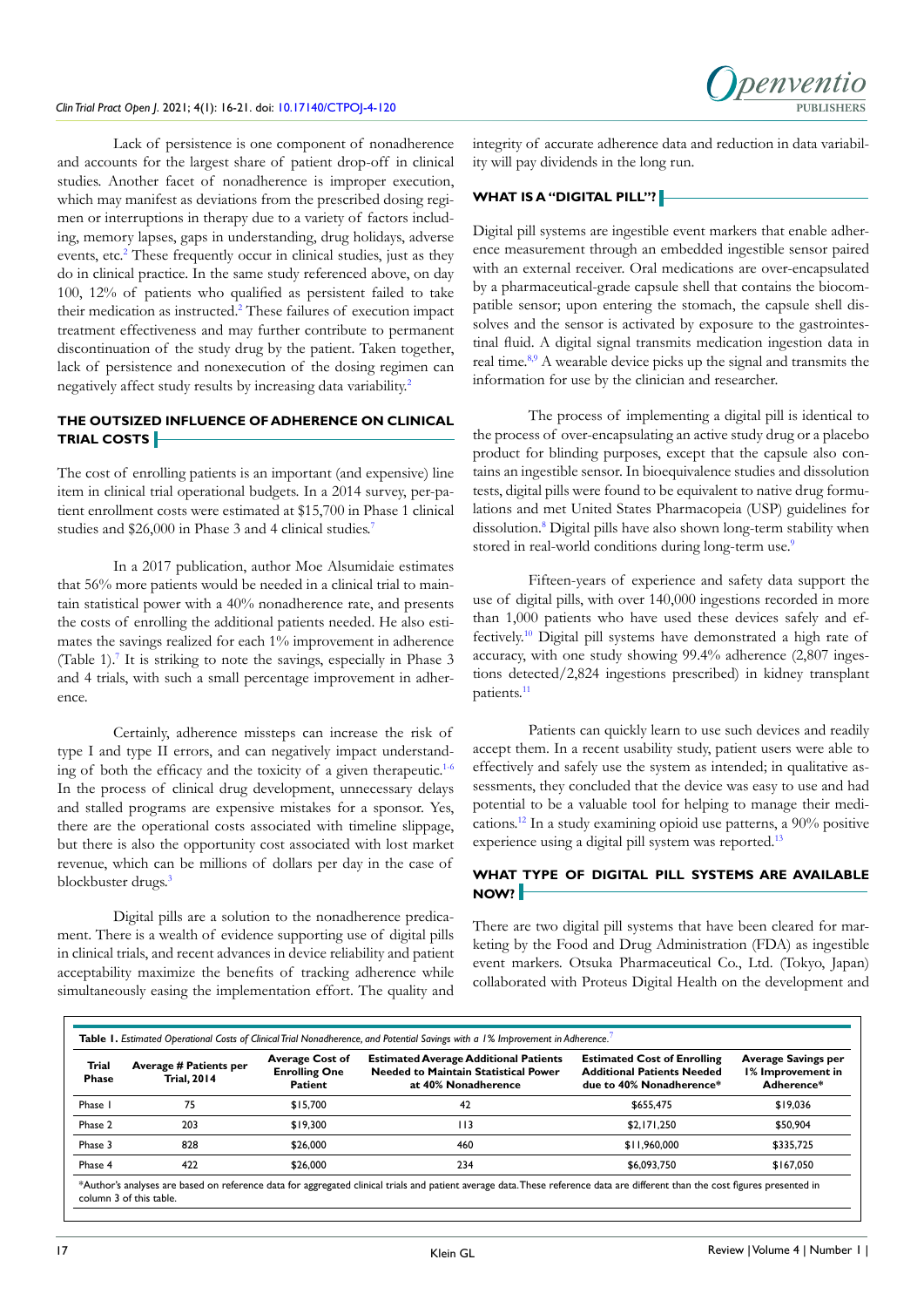*Denventio* 

marketing of the first adherence-enabled drug-device combination product in Abilify MyCite® (Otsuka subsequently acquired the Proteus technology).[14,15](#page-5-7)

The ID-Cap™ System from etectRx (Gainesville, FL, USA) was granted 510(k) clearance by the FDA in December of 2019. This system is a platform technology that can easily encapsulate a wide range of oral therapeutic agents. The components of the ID-Cap System, and a schematic of how the system works, are shown in Figures 1 (a-d) and 2.

# **HOW CAN DIGITAL PILLS BE IMPLEMENTED IN CLINICAL TRIALS?**

Some readers may be wondering: why should I use a digital pill as opposed to other methods of tracking adherence? Will a digital pill be difficult to implement? What type of study is the best for use

of a digital pill?

There are other ways of tracking medication adherence in clinical research, including patient self-reports, adherence-reporting mobile applications, pill counts, pharmacy dispensing data, electronic pill dispensers, and other solutions, but none have been optimized and many are not reliable.[3,](#page-4-2)[16](#page-5-8) Despite widespread collection of data using these methods in clinical studies, the utility of such data is hampered by the accuracy and integrity of the infor-mation and completeness of the dataset.<sup>[3,](#page-4-2)[16](#page-5-8)</sup> Digital pills have proven accuracy and reliability, and are well-accepted by patients.[10-14](#page-5-3)

Implementation of a digital pill system is a streamlined process and will not require deviation from already established work patterns or behaviors within clinical operations. Many researchers currently over-encapsulate oral medications for controlled trials; co-encapsulating medications with an ingestible sen-

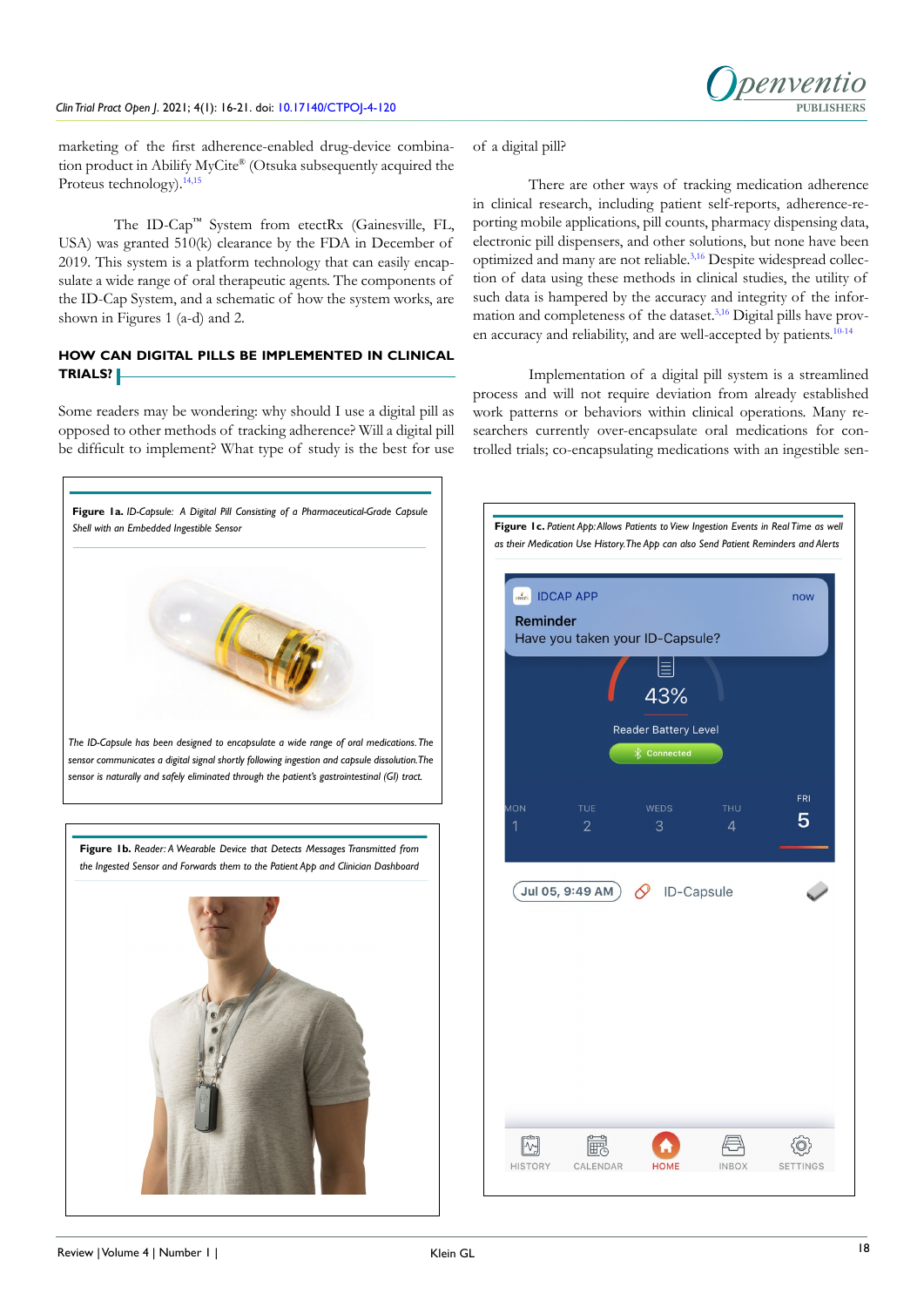





sor will be a familiar process. Patients are sophisticated users of digital devices and wearables, and will engage with and adapt to the technology easily.

As for the question of what type of clinical studies are best for digital pill use, the answer is really any type of study. In early-stage human trials, such as pharmacokinetic, pharmacodynamic, or dose-finding studies, the need for highly adherent study participants is critical.[17](#page-5-9) If these results do not reflect accurate information, efficacious, safe, and well-tolerated dosing cannot be established, and drug development may be adversely impacted.

In later-stage pivotal trials, it is of the utmost importance that medication regimens are strictly followed and that measured adherence data are incorporated into the data analyses. Especially in intent-to-treat (ITT) analyses, where outcomes depend on treatment effect but also protocol adherence, effective medication adherence tracking can strengthen the dataset and confidence in the study results.[18](#page-5-10)

# **BEST PRACTICES IN CLINICAL TRIAL DIGITAL PILL USE**

A rigorous approach to measuring medication adherence and evaluation of electronic monitoring of medication intake should be evaluated for every drug development program.

There are many scenarios with especially pressing needs for digital pill implementation:

• Any trial requiring the measurement of medication adherence (in fact, there are efforts underway to develop protocol design guid-ance for adherence measurement and reporting in trials).<sup>[3](#page-4-2)</sup>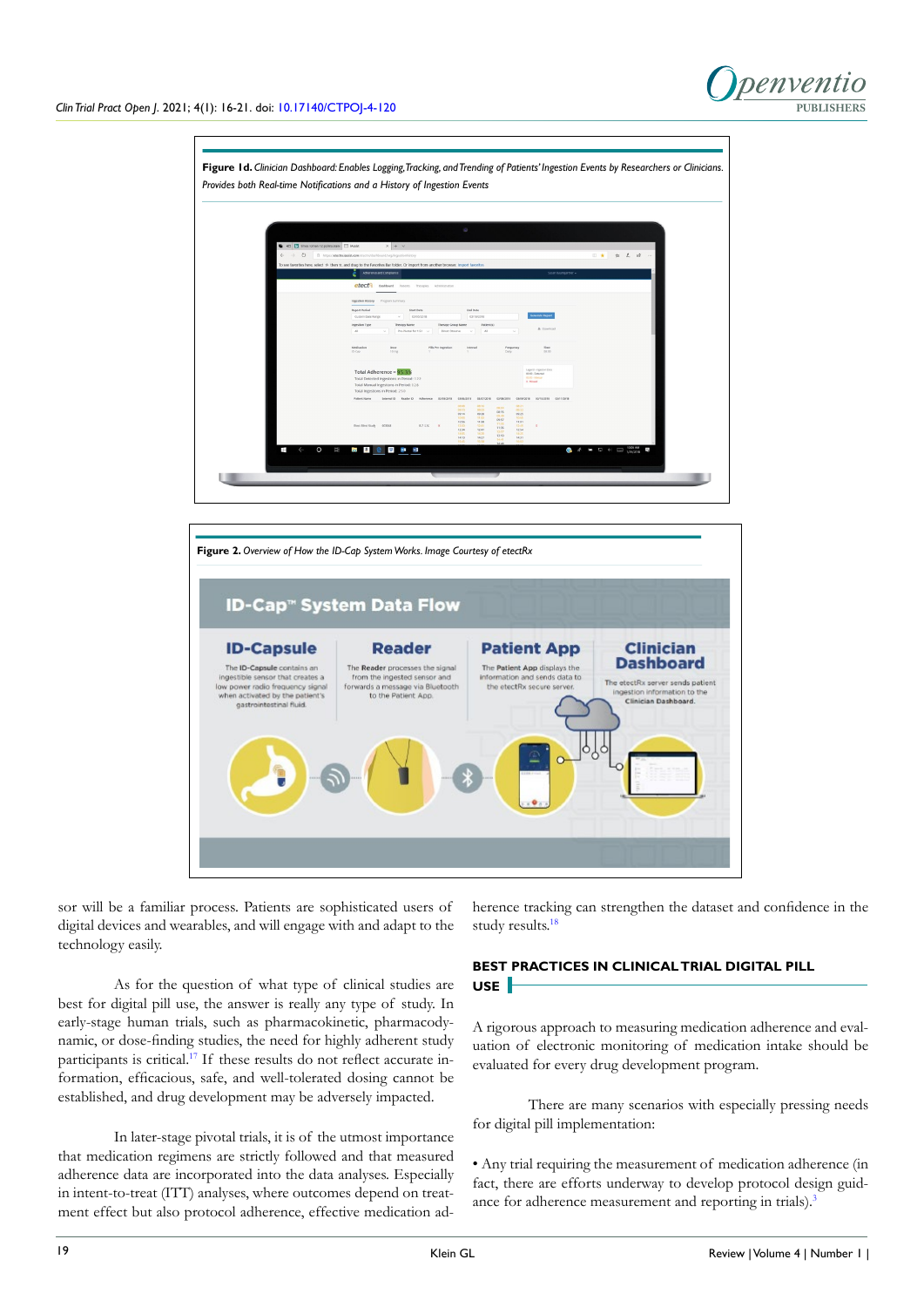

• Studies where the intervention is a self-administered oral therapeutic.

• Comparative studies assessing non-inferiority, where proving differentiation is important or differences may be small.

• Decentralized or virtual trials with requirements for remote patient monitoring, including those conducted during a pandemic.

• When drug accountability is critical (for example, in cases where there is limited supply of an active pharmaceutical ingredient, when diversion potential is high, or with high-cost medications).

• Conditions in which nonadherence presents a significant clinical risk to the patient, or in which adherence is known to be suboptimal, such as:

#### o Oncology:

▪ Complicated, non-recurring dosing schedules make adherence difficult for the patient, and the risks of remission with nonadher-ence are high.<sup>[19-21](#page-5-11)</sup>

▪ In a study of molecular responses to treatment for chronic myeloid leukemia, adherence to imatinib (measured by an electronic medication monitoring system) was associated with molecular response. No complete molecular responses were observed when adherence was <90%, and no major molecular responses were observed when adherence was  $\leq 80\%$ .<sup>[22](#page-5-12)</sup>

## o Neurology:

▪ Disease progression in multiple sclerosis or Parkinson's disease, for example.

▪ Therapeutic agents in this category often have complicated dosing schedules, plus there is a critical need to keep drug levels within the therapeutic range. Treatment adherence to oral disease-modifying agents for multiple sclerosis is estimated to be only 72.6% in the USA.[23](#page-5-13)

## o Infectious Disease:

▪ Viral suppression of human immunodeficiency virus (HIV), HIV treatment, HIV prevention with pre-exposure prophylaxis (PrEP), cure with Hepatitis C therapy.

▪ Digital pill systems have been used with success in HIV and Hepatitis C, disease states where medication adherence has been problematic in the past and is essential for successful therapeutic outcomes.[24](#page-5-14)

Digital pill systems record and report objective medication adherence data in real time and facilitate early identification of episodes and patterns of nonadherence and suboptimal adherence. Remote patient monitoring of self-administered medications by clinical researchers in real time enables insight into the real-world context of medication use and delivery of evidence-based clinical and behavioral interventions for improvement of adherence, persistence, and therapeutic outcomes. The study participant can be engaged at the moment of nonadherence, allowing personalized care, patient activation strategies, and technology-based interventions that support the study protocol.

# **CONCLUSION**

Most clinical trials fail to achieve statistical significance,<sup>[25](#page-5-15)</sup> and, in many instances, poor medication adherence is to blame, a silent predator negatively impacting study results.<sup>[2](#page-4-1)</sup> An ingestible event marker or digital pill system that accurately measures adherence could make the difference between a successful clinical trial and a failed study.

Ensuring the quality and integrity of adherence data and its impact on overall study data will pay dividends in decreased drug development timelines and costs, and increased clinical trial success and efficiency. Digital pills are an innovative solution to the age-old problem of medication adherence; with a streamlined implementation process and positive track record of patient acceptance, they are worth a look for your next clinical trial.

## **ACKNOWLEDGEMENTS**

The author would like to thank Kate Jones of Global MedCom Consulting, LLC and Susan Baumgartner, PharmD, MBA of etectRx, Inc. for their editorial assistance in the preparation of this manuscript.

### **REFERENCES**

<span id="page-4-0"></span>1. Vrijens B, Urquhart J. Methods of measuring, enhancing, and accounting for medication adherence in clinical trials. *Clin Pharmacol Ther*. 2014; 95(6): 617-626. doi: [10.1038/clpt.2014.59](http://doi.org/10.1038/clpt.2014.59)

<span id="page-4-1"></span>2. Blaschke TF, Osterberg L, Vrijens B, Urquhart J. Adherence to medications: insights arising from studies on the unreliable link between prescribed and actual drug dosing histories. *Annu Rev Pharmacol Toxicol.* 2012; 52: 275-301. doi: [10.1146/annurev-pharm](http://doi.org/10.1146/annurev-pharmtox-011711-113247)[tox-011711-113247](http://doi.org/10.1146/annurev-pharmtox-011711-113247)

<span id="page-4-2"></span>3. Eliasson L, Clifford S, Mulick A, Jackson C, Vrijens B. How the EMERGE guideline on medication adherence can improve the quality of clinical trials. *Br J Clin Pharmacol*. 2020; 86: 687-697. doi: [10.1111/bcp.14240](http://doi.org/10.1111/bcp.14240)

4. Breckenridge A, Aronson JK, Blaschke TF, Hartman D, Peck CC, Vrijens B. Poor medication adherence in clinical trials: Consequences and solutions. *Nat Rev Drug Discov*. 2017; 16(3): 149-150. doi: [10.1038/nrd.2017.1](http://doi.org/10.1038/nrd.2017.1)

5. Murali KM, Mullan J, Chen JH, Roodenrys S, Lonergan M. Medication adherence in randomized controlled trials evaluating cardiovascular or mortality outcomes in dialysis patients: A systematic review. *BMC Nephrol*. 2017; 18(1): 42. doi: [10.1186/s12882-017-](http://doi.org/10.1186/s12882-017-0449-1) [0449-1](http://doi.org/10.1186/s12882-017-0449-1)

6. Marrazzo JM, Ramjee G, Richardson BA, Gomez K, Mgodi N, Nair G, et al. Tenofovir-based preexposure prophylaxis for HIV infection among African women. *N Engl J Med*. 2015; 372(6): 509- 518. doi: [10.1056/NEJMoa1402269](http://doi.org/10.1056/NEJMoa1402269)